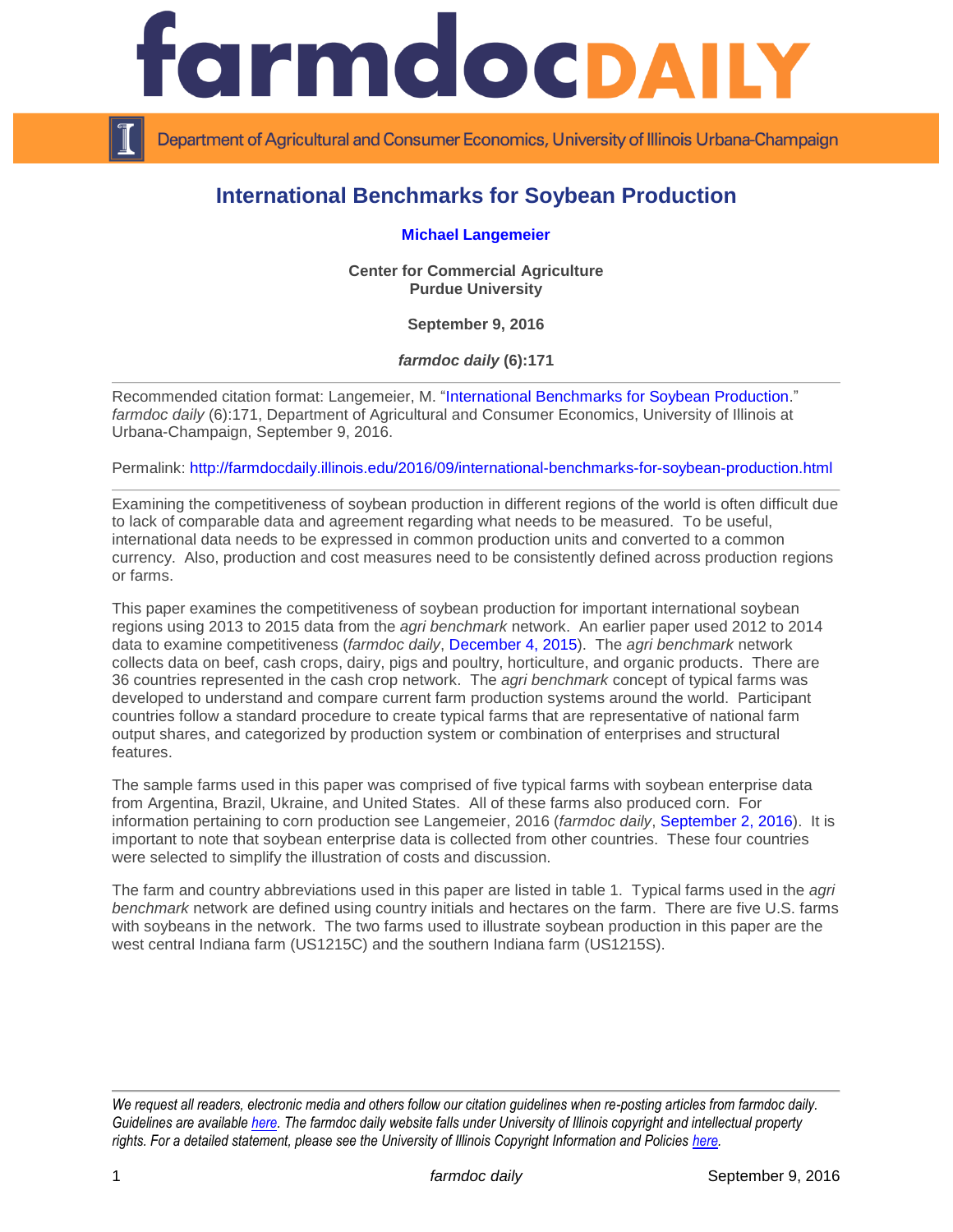| <b>Table 1. Abbreviations of Typical Farms</b> |                                      |                 |
|------------------------------------------------|--------------------------------------|-----------------|
| Farm                                           | Country                              | <b>Hectares</b> |
| AR700                                          | Argentina                            | 700             |
| BR1300                                         | Brazil                               | 1300            |
| <b>UA7100</b>                                  | Ukraine                              | 7100            |
| <b>US1215C</b>                                 | United States (west central Indiana) | 1215            |
| <b>US1215S</b>                                 | United States (southern Indiana)     | 1215            |

### **Soybean Yields**

Although yield is only a partial gauge of performance, it reflects the available production technology across farms. Average soybean yield for the farms in 2013 to 2015 was 2.93 metric tons per hectare (43.6 bushels per acre). Average farm yields ranged from approximately 2.06 metric tons per hectare for the typical farm in Argentina (30.6 bushels per acre) to 3.61 metric tons per hectare for the west central Indiana farm (53.7 bushels per acre). Figure 1 illustrates average soybean yield for each typical farm.



### **Input Cost Shares**

Due to differences in technology adoption, input prices, fertility levels, efficiency of farm operators, trade policy restrictions, exchange rate effects, and labor and capital market constraints, input use varies across soybean farms. Figure 2 presents the average input cost shares for each farm. Cost shares were broken down into three major categories: direct costs, operating costs, and overhead costs. Direct costs included seed, fertilizer, crop protection, crop insurance, and interest on these cost items. Operating cost included labor, machinery depreciation and interest, fuel, and repairs. Overhead cost included land, building depreciation and interest, property taxes, general insurance, and miscellaneous cost.

The average input cost shares were 39.6 percent for direct cost, 28.8 percent for operating cost, and 31.7 percent for overhead cost. The two Indiana farms had below average cost shares for direct cost and operating cost, and an above average cost share for overhead cost. The relatively large cost share for overhead cost in the U.S. reflects, in part, our relatively high land cost.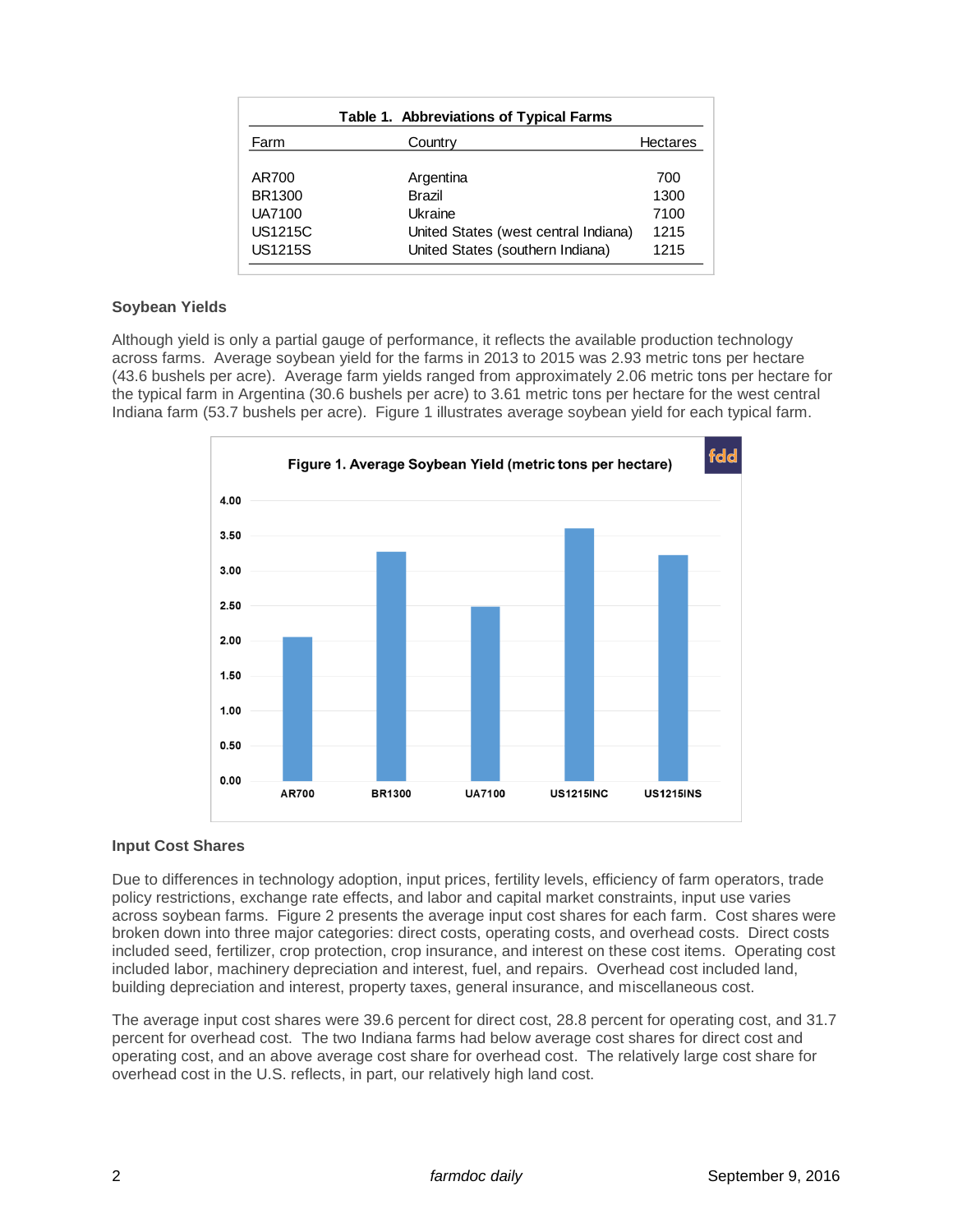

## **Revenue and Cost**

Figure 3 presents average gross revenue and cost for each typical farm. Gross revenue and cost are reported as U.S. dollars per hectare. Soybeans are a major enterprise on all of the typical farms presented in figure 3. It is obvious from figure 3 that gross revenue per hectare is substantially higher for the two U.S. farms. However, cost is also substantially higher for these two farms. The only typical farm that did not earn an economic profit producing soybeans during the 2013 to 2015 period was the west central Indiana farm. Average economic profits for the typical farms in Argentina, Brazil, and Ukraine were \$21 (\$8 per acre), \$229 per hectare (\$93 per acre), and \$123 per hectare (\$50 per acre), respectively. For the southern Indiana typical farm, average economic profit for the 2013 to 2015 period was \$28 per hectare (\$11 per acre).